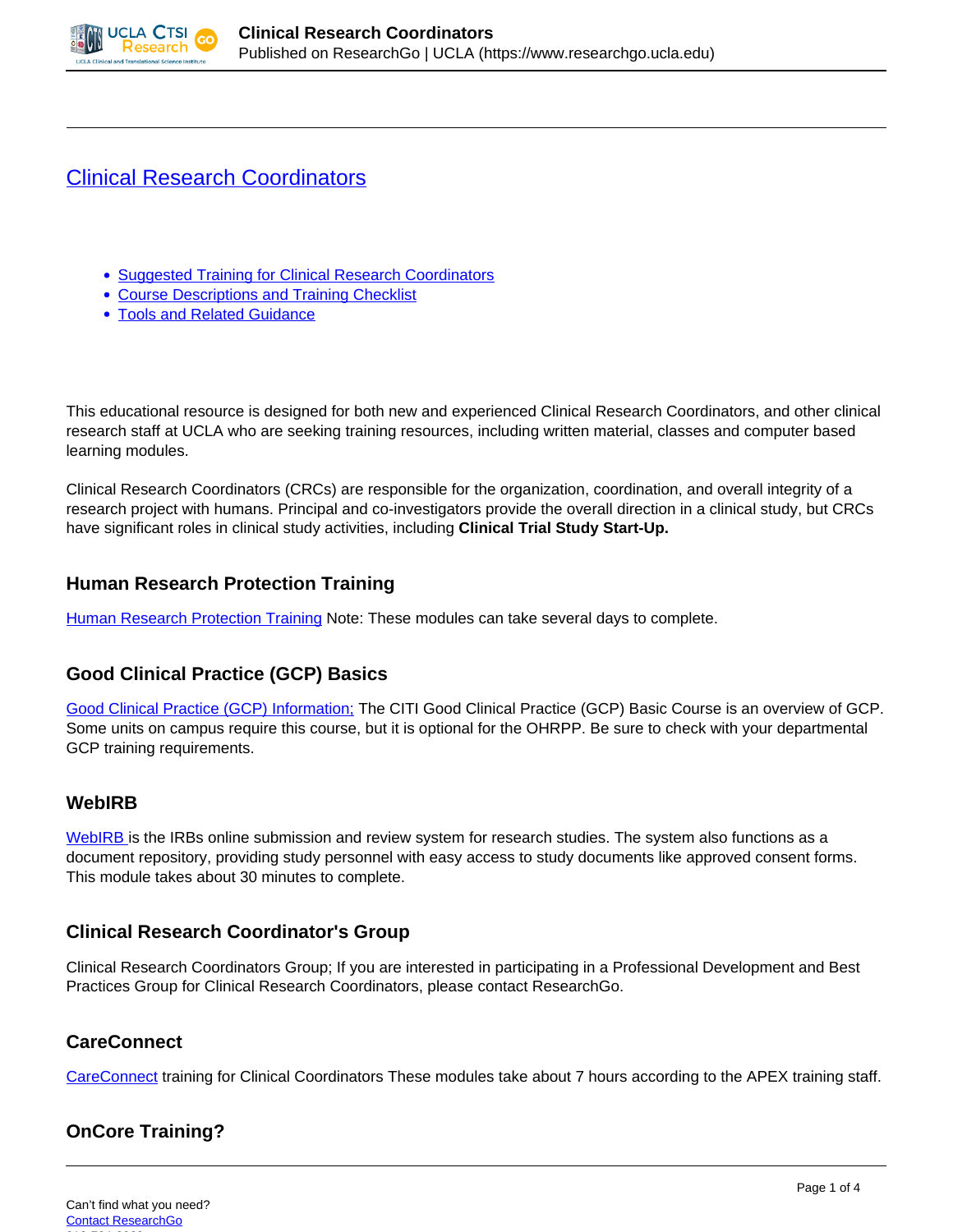

- For system security and compliance, training is required [for access to OnCore](https://crmsprod.mednet.ucla.edu/login/login). Registration for online and inperson trainings is available through the [CareConnect Training Management System](https://lms.ccnet.ucla.edu/careconnect/)
- To request an account and view training requirements for the different levels of access, view the research recommended training section available from the [UCLA CareConnect website](http://careconnect.uclahealth.org/)
- For training questions, contact [crishelp@mednet.ucla.edu](mailto:crishelp@mednet.ucla.edu) or call 310-267-2273.
- [Please visit ResearchGo for more information](http://www.researchgo.ucla.edu/oncore)

### **Data Management Tools**

[Data Management Tools](http://www.researchgo.ucla.edu/data-management) available online include RedCap, and the Cohort Selection Tool. REDCap is a secure, webbased application for building and managing online surveys and databases.

Last updated: 12 Jul 2017

[New Research Coordinator Training Checklist](https://www.researchgo.ucla.edu/sites/default/files/sites/default/New_Coordinator_Training_Checklist%202.pdf)

#### [Principles of Good Clinical Practice \(GCP\)](https://www.researchgo.ucla.edu/sites/default/files/sites/default/1.UCLA%20CRC_GCP%20and%20Ethical%20Principles-JUNE2016.pdf)

Overview of the regulations that guide human subject research and what are those responsibilities.

#### **[Study Start Up](https://www.researchgo.ucla.edu/sites/default/files/sites/default/2.CTSI%20CRCRole_Study%20Start%20up-JUNE2016.pdf)**

Best practice considerations when opening a new study to avoid management problems

#### **[Recruitment](https://www.researchgo.ucla.edu/sites/default/files/sites/default/3.CTSI%20CRCRole_Recruitment-JUNE2016.pdf)**

Review of FDA and IRB guidance on recruiting subjects for research.

Informed Consent

- [Part 1 Overview of Belmont Report](https://www.researchgo.ucla.edu/sites/default/files/sites/default/4.1%20UCLA%20CTSI%20Consent-part%201-JUNE2016.pdf)
- [Part 2 Methods for consent compliance when enrolling subjects](https://www.researchgo.ucla.edu/sites/default/files/sites/default/4.2%20UCLA%20CTSI%20%20Consent-part%202.pdf)

#### **[Documentation](https://www.researchgo.ucla.edu/sites/default/files/sites/default/5.1%20CTSI%20CRCRole_Documentation.pdf)**

Discuss paper and electronic copies and the importance of investigator and coordinator documentation effecting audit outcomes

Safety of the Subject - Definitions Defining the terminology needed for Adverse event documentation

#### [Reporting Adverse Events](https://www.researchgo.ucla.edu/sites/default/files/sites/default/7.Reporting%20Adverse%20Events.pdf)

Overview of timeliness for reporting and which agencies are involved.

#### [Sponsor Responsiblities](https://www.researchgo.ucla.edu/sites/default/files/sites/default/8.%20CTSI%20CRCRole_21CFR%20312.pdf)

Describes how sponsor monitoring is regulated for quality control and quality assurance of both investigative sites whether industry or sponsor- investigator studies

#### [Preparing for an Inspection](http://dev-uclago.pantheonsite.io/sites/default/files/sites/default/9%20CTSI%20CRCRole_FDA%20INSPECTIONS.pdf)

Steps to prepare for and participate in external audits and what comprises audit readiness

Last updated: 8 Dec 2016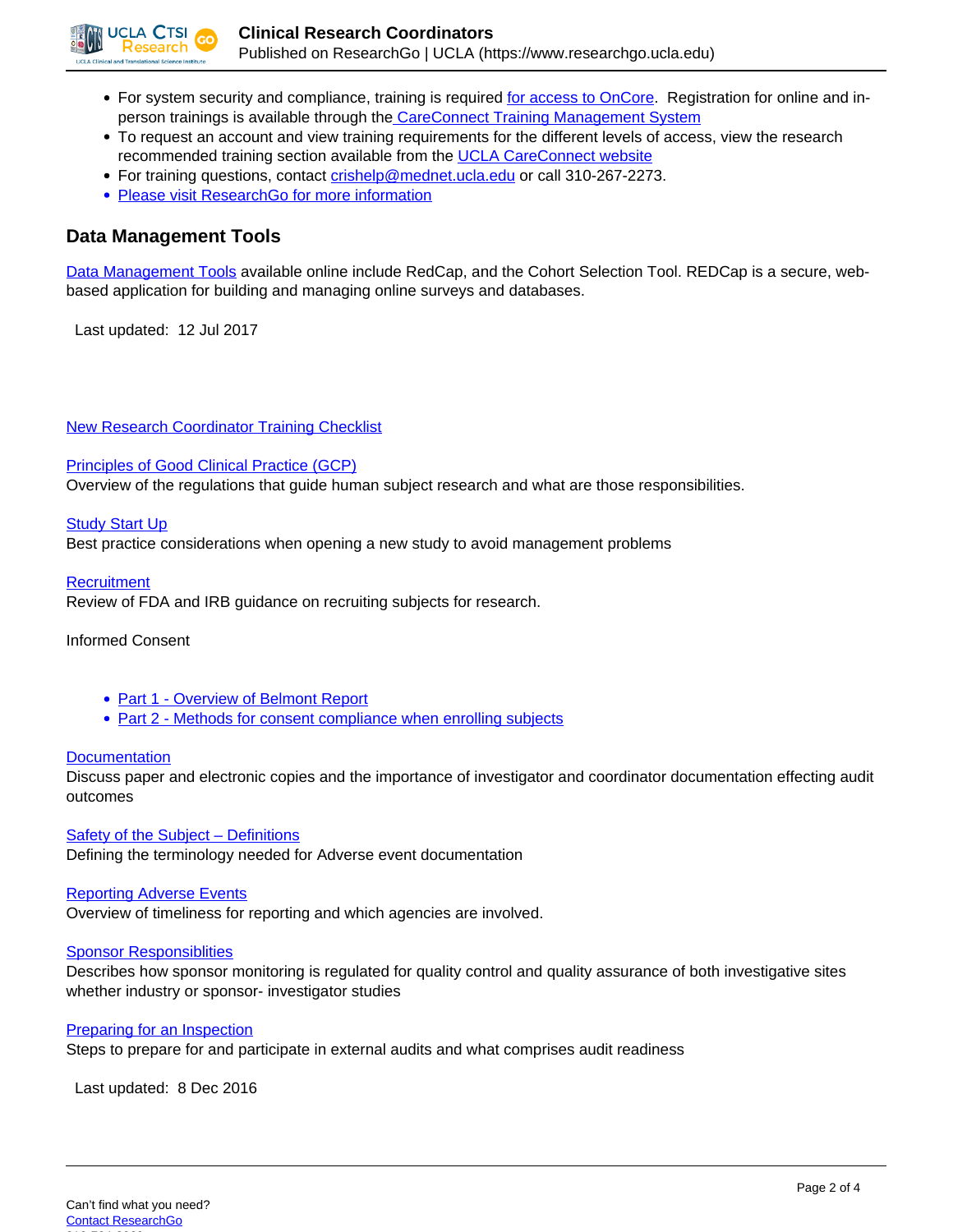

#### **Tools and Guidance**

- [New Research Coordinator Training Checklist](https://www.researchgo.ucla.edu/sites/default/files/sites/default/New_Coordinator_Training_Checklist%202.pdf)
- [Sample CRC SOP](https://www.researchgo.ucla.edu/sites/default/files/sites/default/Sample_SOP_CRC%20MAY2016.doc)
- [No-Cost SOCRA Recertification](https://www.researchgo.ucla.edu/sites/default/files/sites/default/No-Cost%20SOCRA%20recert%202.pdf)
- Resources for New UCLA Coordinators-Coming Soon
- [OHRPP Human Research Protection Training Opportunities](http://ora.research.ucla.edu/OHRPP/Pages/EducationTraining.aspx)
- [Association of Clinical Research Professionals](http://www.acrpnet.org/MainMenuCategory/Certification.aspx)
- [Society of Clinical Research Associates \(SoCra\)](https://www.socra.org/)
- [NINDS](http://www.ninds.nih.gov/research/clinical_research/basics/glossary.htm) [Glossary of Clinical Research Terms](http://www.ninds.nih.gov/research/clinical_research/basics/glossary.htm)

### **Good Clinical Practice (GCP) Basics**

Good Clinical Practice (GCP) Information The CITI Good Clinical Practice (GCP) Basic Course is an overview of GCP. Some units on campus require this course, but it is optional for the HRPP. Be sure to check with your departmental GCP training requirements.

#### **webIRB**

webIRB IRB's online submission and review system for research studies. The system also functions as a document repository, providing study personnel with easy access to study documents like approved consent forms.

### **CareConnect**

CareConnect training for Clinical Coordinators These modules take about 5 hours according to the training staff.

### **Data Management Tools**

Data Management Tools available online including RedCap.

We recommend that Coordinators who are new to UCLA visit Resources for New Coordinators for general institutional information.

Last updated: 1 Mar 2017

Last updated: 28 Apr 2016

- Group 1
	- o [Clinical Research Information Systems](http://medschool.ucla.edu/clinical-trials)
	- [Clinical Research Business Partners](http://clinicaltrials.ucla.edu/faculty.cfm?id=24)